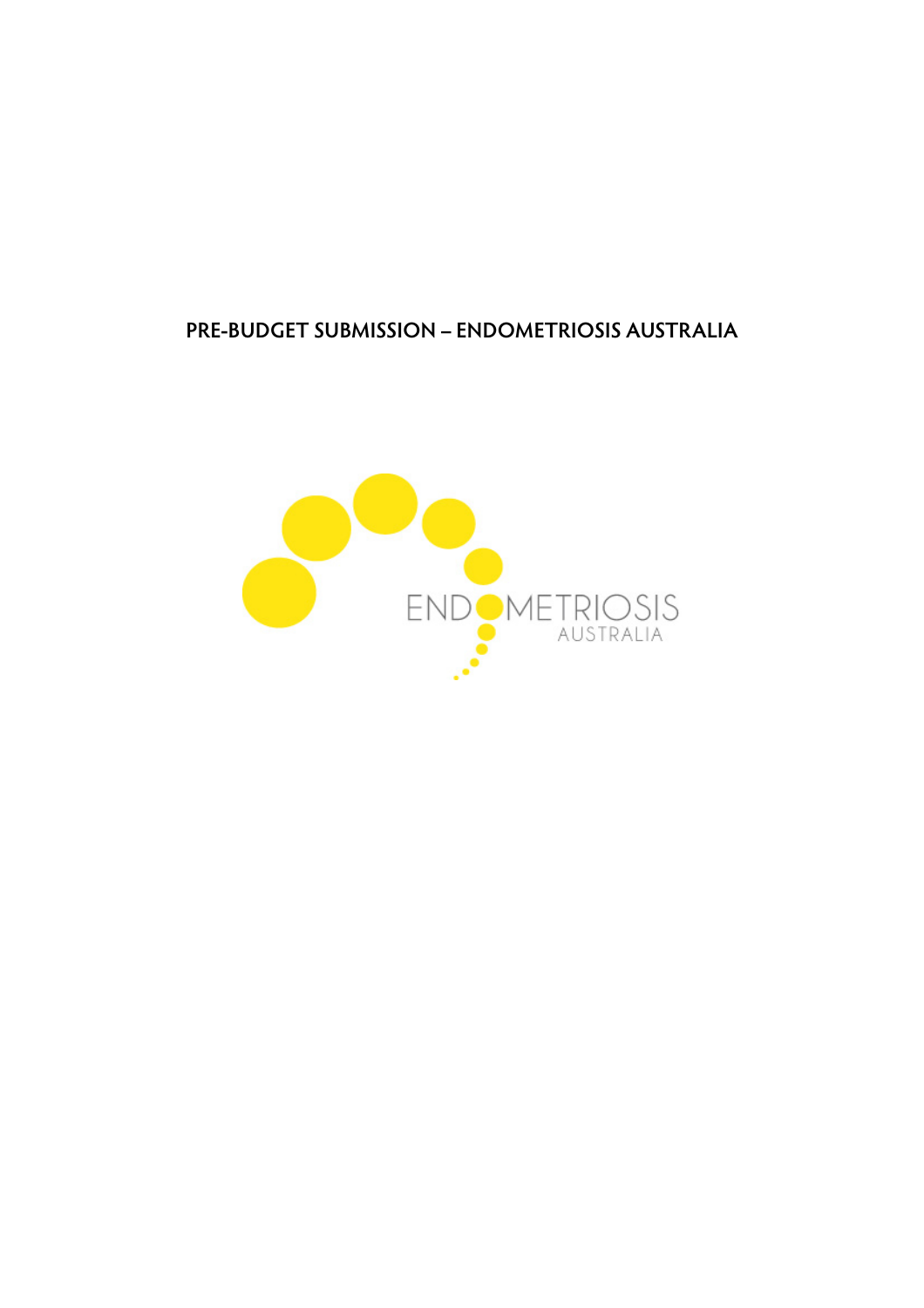# **About Endometriosis Australia**

Endometriosis Australia is a nationally accredited charity that endeavours to increase recognition of endometriosis and provide endometriosis education programs and funding for endometriosis research.

Endometriosis Australia is the leading not-for-profit advocacy organisation for the one in nine Australian women who suffer from endometriosis, and their families and carers.

Since 2013, Endometriosis Australia has worked tirelessly, and largely through a team of dedicated volunteers, to improve community and medical understanding of the disease through education, support and research programs.

**"Endometriosis Australia has made a massive community of people supporting one another. It has saved my sanity quite a few times ." - Melissa**



Our education and research programs have seen the delay in diagnosis reduce from 7 -12 years to 6.5  $years<sup>1</sup>$  $years<sup>1</sup>$  $years<sup>1</sup>$ .

<span id="page-1-3"></span><span id="page-1-2"></span>Our support efforts mean we now have the largest reach and number of followers<sup>[2](#page-1-1)</sup> of any endometriosis patient organisation in the country.

Endometriosis Australia is the only peak organisation with a multidisciplinary clinical advisory committee drawn from a team of internationally renowned medical, psychology, physiotherapy, allied and

complementary health experts. These experts and feedback from our community assure the quality, efficacy, and accuracy of our programs.

<span id="page-1-0"></span>htt[ps://www.nature.com/articles/s41598-020-73389-2](https://www.nature.com/articles/s41598-020-73389-2) [1](#page-1-2)

<span id="page-1-1"></span> $2$ We have 87,000 followers on our social channels – more than any other endometriosis peak organisation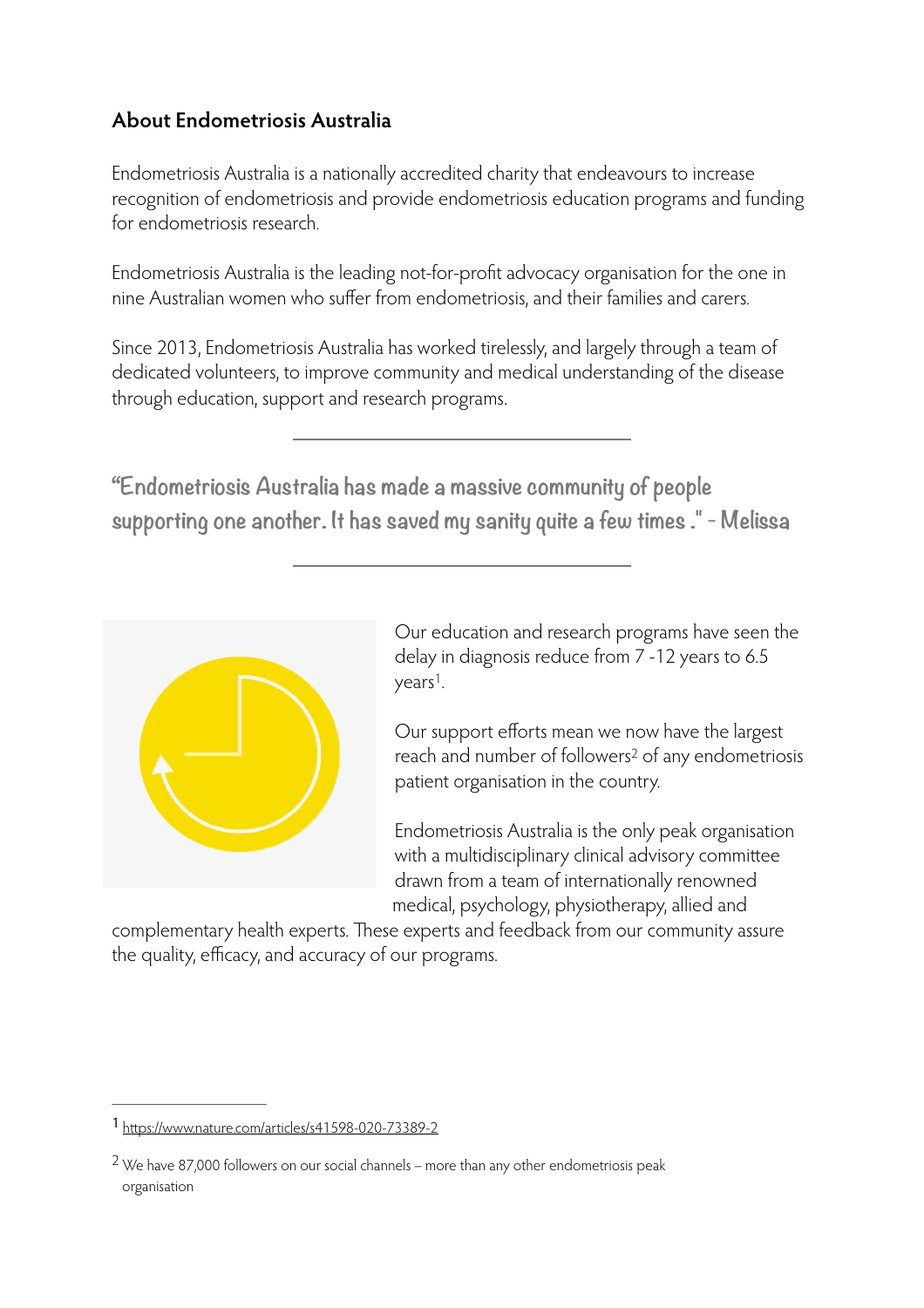## <span id="page-2-2"></span>**The 11.4 percent[3](#page-2-0)**

"It has been repeatedly demonstrated internationally that endometriosis has a long diagnostic delay, impacts people's health and wellbeing, including social activities, mental and emotional health, work/finances, and sexual relationships; and those with endometriosis report physical quality of life similar to that of cancer patients."

Endometriosis is a common disease in which the tissue that is similar to the lining of the womb grows outside it in other parts of the body.



<span id="page-2-3"></span>One in nine women<sup>4</sup> - or more than 830,000 Australians – suffer from endometriosis at some point in their life with the disease often starting in teenagers.

Symptoms are variable and this may contribute to the delay in diagnosis.

Common symptoms include pelvic pain that puts life on hold around or during a woman's period. It can damage fertility. While endometriosis most often affects the reproductive organs, it is frequently found in the bowel and bladder and has been found in muscle, joints, the lungs and the brain.

**"I don't want someone else to wait fourteen years for a diagnosis they weren't aware they needed." - Mia**

<span id="page-2-0"></span>htt[ps://obgyn.onlinelibrary.wiley.com/doi/abs/10.1111/1471-0528.16447](https://obgyn.onlinelibrary.wiley.com/doi/abs/10.1111/1471-0528.16447) [3](#page-2-2)

<span id="page-2-1"></span>https://obgyn.onlinelibrary.wiley.com/doi/abs/10.1111/1471-0528.16447 [4](#page-2-3)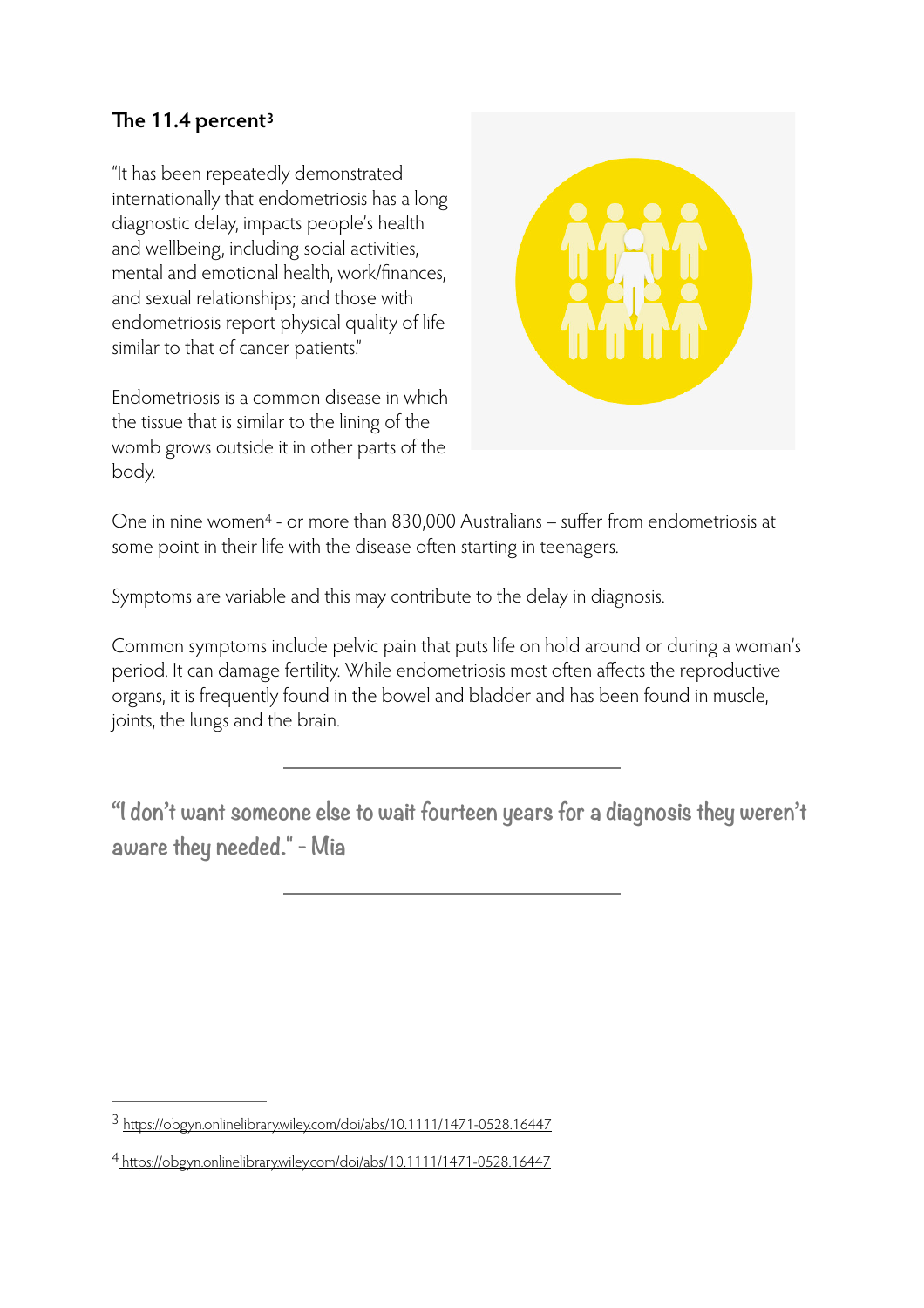

The direct and indirect cost of endometriosis to the Australian economy is estimated at \$9.7 billion annually. Two-thirds of these costs are attributed to a loss in productivity, with the remaining \$2.5 billion being direct healthcare costs<sup>[5](#page-3-0)</sup>.

<span id="page-3-3"></span><span id="page-3-2"></span>A recent large-scale epidemiological study has found women with endometriosis have an increase in the risk of cancer, particularly uterine cancer, ovarian cancer and breast cancer<sup>[6](#page-3-1)</sup>.

This increased risk means greater attention needs

to be focused on detection and treatment of the disease, as the risks to women suffering from endometriosis may in fact be far greater than previously thought.

Endometriosis Australia welcomes the opportunity to make this pre-Budget submission. Our submission focuses on three areas that medical evidence, government publications and community feedback have identified as requiring further investment to improve the level of endometriosis care for Australian women.

These are:

- Enhanced research funding
- Workplace education, and
- Mental health awareness and education.

**"Since then, I**!**ve had to quit my job and start freelance work. I**!**ve been through 13 months of a controversial treatment which puts your body into a form of chemical menopause, and I**!**ve had another 2 surgeries. My endometriosis is the kind that seems to like to hang out on my bladder, around my bowel, all over the outside of my uterus and associated ligaments causing quite some havoc". - Rachel**

<span id="page-3-0"></span>The cost of illness and economic burden of endometriosis and chronic pelvic pain in Australia: A national online [5](#page-3-2) survey (plos.org)

<span id="page-3-1"></span> $6$  Markedly increased risk of malignancies in women with endometriosis, by Kyung Jin Eoh et al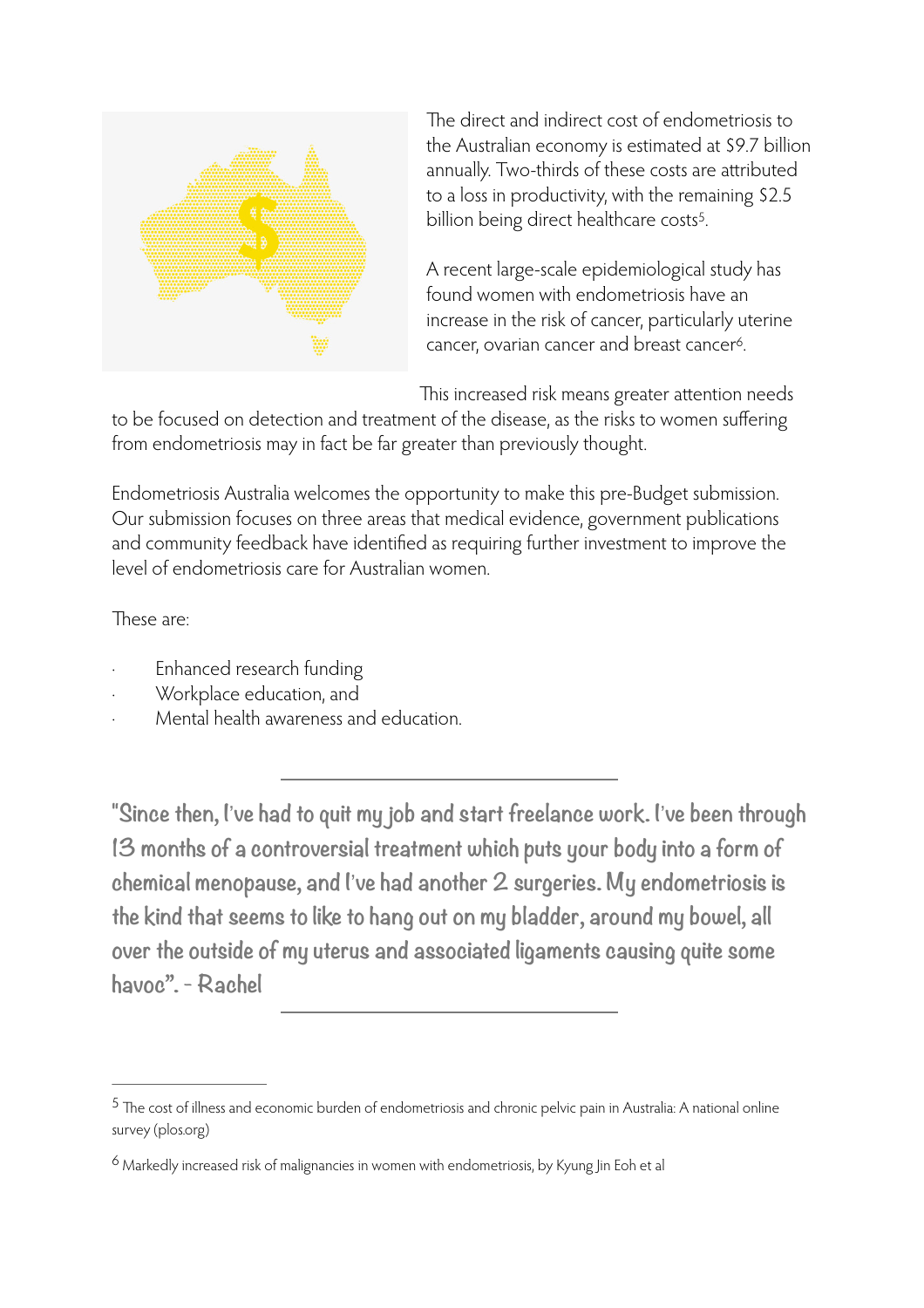# **Drivers of Change - Shaping the agenda in Australia**

Since 2013, Endometriosis Australia has:

- Lead the production of Australia's first National Action Plan for endometriosis, and the first for any disease – which has served as the blueprint for other similar national action plans.
- Improved patient understanding of the disease through webinars, podcasts, blogs and other educational materials.
- Improved the medical community's understanding of the disease through webinars delivered by the medical community for the medical community.
- Improved the national and international body of knowledge of the disease by privately funding research through donations, since 2017. Last year, \$100,000 was allocated to four research projects. However, there is significant unmet demand. Endometriosis Australia received 26 research submissions in the 2020 round, with a combined total budget of more than \$1,000,000.
- Helped shape government policy through two Endometriosis Advisory Group members, Chief Executive Officer, Donna Ciccia and Medical Director, Professor Jason Abbott.
- Normalised community discussion and understanding through our national Ambassador Program and the first peak association to have endometriosis identified and spoken about in Parliament in 2017.

**"I've had to rely on my son, he's 14 in April, there has been quite a few times where my son has had to help me out of bed and get me to the toilet... or help me even get out of bed because I physically couldn't and that causes me such worry but he says 'mum, I wouldn't have it any other way'." - Melissa**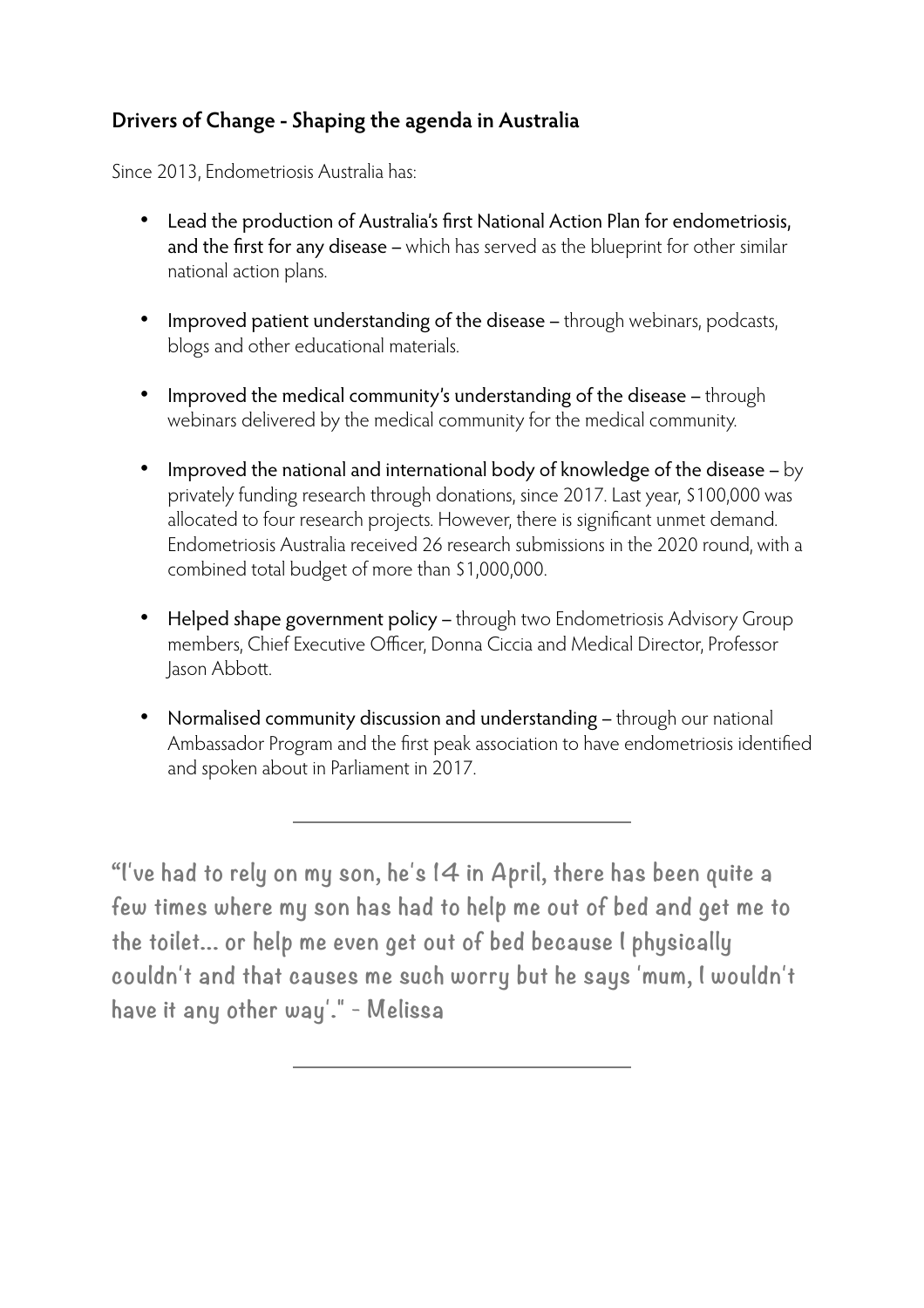## **Recommendations**

Guided by the latest research findings, Endometriosis Australia is seeking \$600,000 to expand our education and research programs and address the gaps in detection, awareness and understanding of the disease.

Endometriosis Australia will match government funding for these programs with private donations.

## **Recommendation 1: Research**

### Problem

Last year's draft National Clinical Guidelines highlighted the paucity of high-quality research in all areas of endometriosis care.

### **Solution**

Endometriosis Australia is Australia's largest provider of non-government research funding in the field.

<span id="page-5-1"></span>A rigorous and transparent academic review process and multidisciplinary clinical advisory committee of experts assess our research funding program[.7](#page-5-0)

Endometriosis Australia is seeking funding of \$300,000 over three years to enhance our existing annual research program of \$100,000.

The 2020 clinical guidelines, and experience with our own program – where demand outstripped funding by 1:10 – prove there is a significant gap in the endometriosis research market.

Sustained funding over three years would serve to fill this gap and improve the national and international body of knowledge and understanding of a disease that impacts one in nine Australian women, particularly in early detection.

| <b>PROGRAM</b>         | <b>FINANCIAL YEAR</b> | <b>FUNDING</b> |
|------------------------|-----------------------|----------------|
| Endometriosis research | 2021-22               | \$100,000      |
| Endometriosis research | 2022-23               | \$100,000      |
| Endometriosis research | 2023-24               | \$100,000      |

<span id="page-5-0"></span>[<sup>7</sup>](#page-5-1) [Endometriosis Australia | Advisory Commi](https://www.endometriosisaustralia.org/medical-advisory-committee)ttee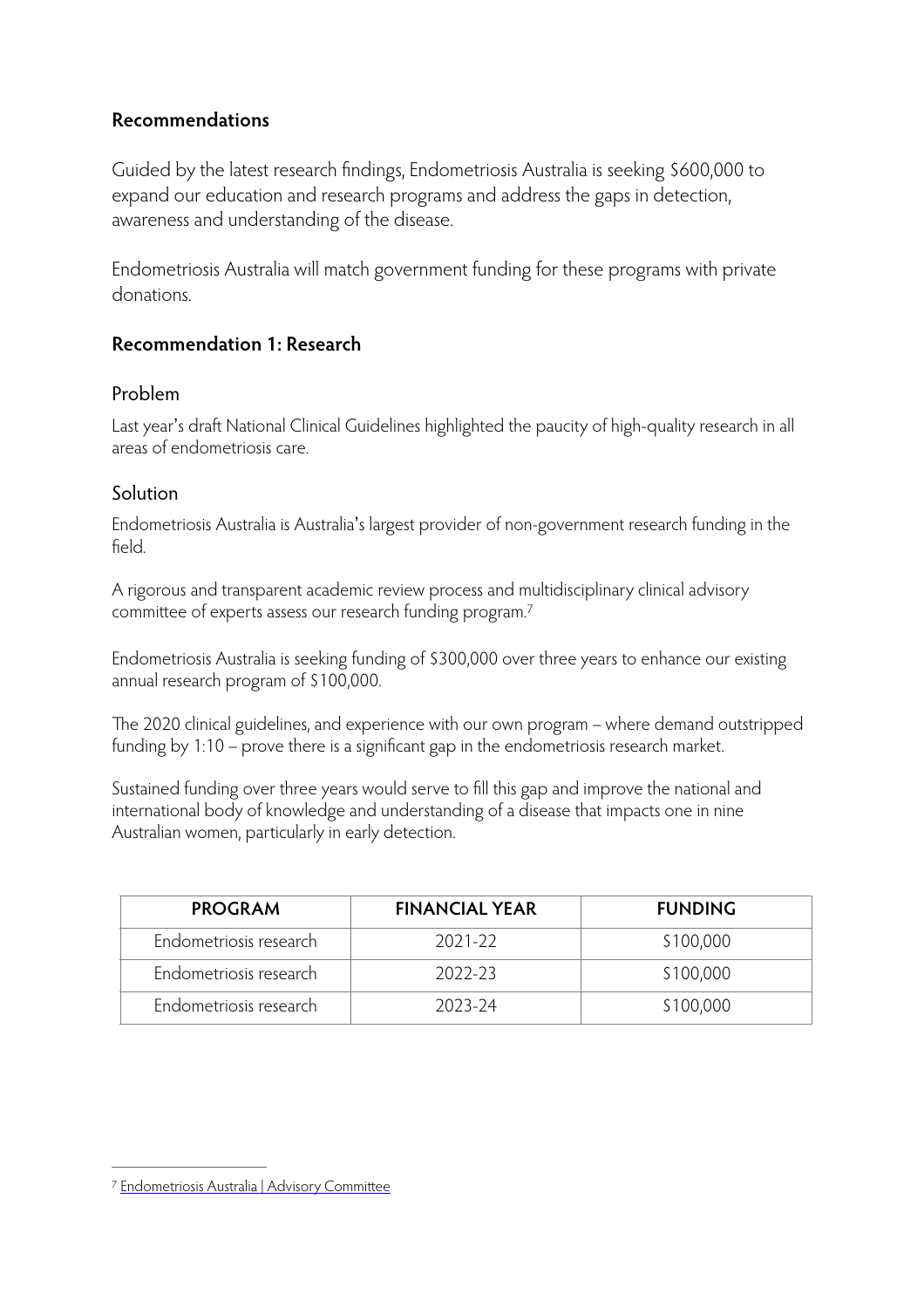## **Recommendation 2: Workplace education**

#### Problem

The chronic nature of endometriosis means women with the disease find it hard to get and maintain work, placing them at considerable financial disadvantage. Those women with endometriosis who gain and keep jobs attribute their success to flexible and reasonable workplaces, and understanding and empathic managers and colleagues.

#### Solution

Over the next three years, Endometriosis Australia is seeking funding of \$150,000 to research and implement a workplace education program loosely modelled on the UK Endometriosis Friendly Employer Scheme[.8](#page-6-0)

<span id="page-6-1"></span>The Australian scheme would target small and medium businesses, large corporations and government agencies and the construction, engineering and mining industries.

Year 1 – Research and development

The first year of funding of \$50,000 would be invested in research and development to assess how the UK scheme can be applied to the Australian industrial relations regulatory environment, and the changed work patterns arising from COVID-19.

Endometriosis Australia will collaborate through existing partnerships with the University of Western Sydney, Southern Cross University, and industrial relations lawyers to conduct the research and establish a rigorous evidence base to inform the implementation of the scheme.

Years 2 and 3 – Implementation

The final two years of funding of \$50,000 each year would be invested in the implementation of the scheme, including training trainers and online education programs for small and medium business owners and human resource managers.

| <b>PROGRAM</b>                                               | <b>FINANCIAL YEAR</b> | <b>FUNDING</b> |
|--------------------------------------------------------------|-----------------------|----------------|
| Workplace education<br>program – research and<br>development | 2021-22               | \$50,000       |
| Workplace education<br>program - implementation              | 2022-23               | \$50,000       |
| Workplace education<br>program - implementation              | 2023-24               | \$50,000       |

<span id="page-6-0"></span>[Endometriosis Friendly Employer Scheme | Endometriosis UK \(endometriosis-uk.org\)](https://endometriosis-uk.org/endometriosis-friendly-employer-scheme) [8](#page-6-1)